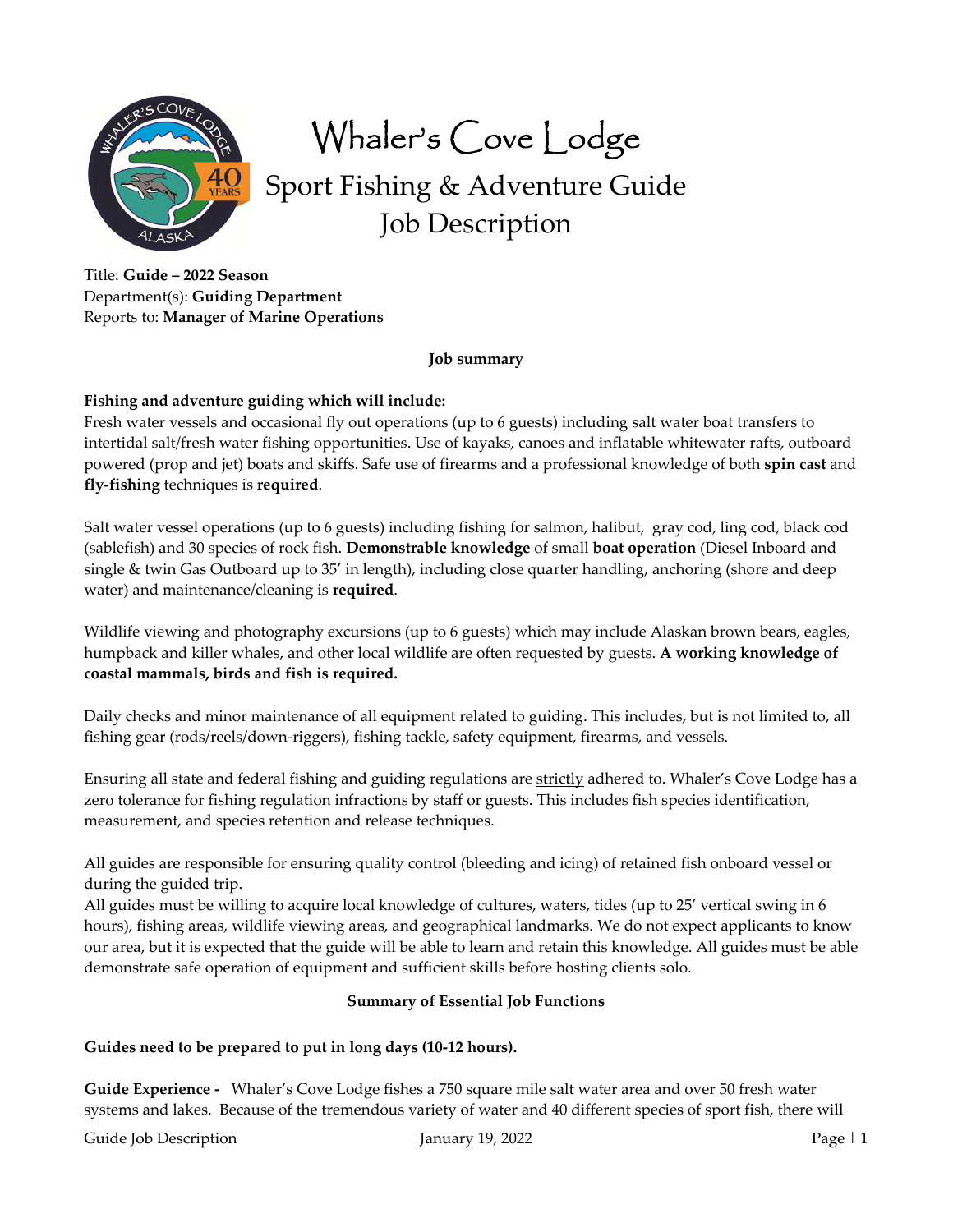naturally be a learning curve. Guides will go through extensive training and area orientations throughout their first years. However, all guides must possess first-hand knowledge of a wide range of gear usage. This includes fly fishing. If you have never thrown a fly and cannot instruct someone on how to fly fish, please do not apply!

We are looking for fishing guides who have past guiding with extensive boating experience, as well as a wellrounded fishing knowledge including terminal tackle. Our guides must be congenial and friendly people with a positive outlook and a willingness to learn everything from fishing techniques to local history and culture. **More** importantly, we will only consider guides that have as much experience as a naturalist (on land) as they do on **the water**.

**Dates of Employment** ‐ Be available for the **entire season** from approximately mid‐June through mid‐September.

**Professionalism** ‐ We require our guides to present themselves in a professional manner at all times. We **always** have guests at the lodge (from June into September, 24 hours a day, 7 days a week) with turnover days on Saturdays (every week) and Tuesdays or Wednesdays (alternating every other week). Our guides will be guiding almost every day for 12 weeks straight. Because of our remote location, it is very difficult to replace any of our crew. We expect a commitment from our guides to stay the entire season or agreed upon length of contract. It is important that our *applicants understand the operation and what responsibilities will be required of them.*

**Attitude** ‐ Our guides have a position with very high guest exposure. It is important that our personnel enjoy people and enjoy showing the guests a good time. The ultra‐outdoorsman or the mountain man attitude is *not* what we are looking for. We *are* looking for guides who can share knowledge in a positive format of encouragement. We require our team to have a positive attitude, show extraordinary manners, and be courteous at all times.

**Confidentiality of Tips –** Our guides are (without exception) our highest paid positions. With tips, our guides make double what other support positions do. Our guides are NOT permitted to compare notes regarding tips amongst each other or other staff members. The amount you receive in tips is between you and your employer. Any sharing of this information with other guides will create a culture of tip expectation that will filter through to other staff and even worse our guests. Know that your tips are a reflection of your work with WCL guests, and the ability and preference of a guest to provide a tip. TIPS are a gift; not a right. ANY compensations issues are only to be discussed with your department manager in a private setting. Tips collected by the company on your behalf will be processed and distributed with your paycheck. Paychecks and tips are paid out every two weeks. Please note that tips paid to the company by guests using credit cards may cause delays in processing.

**Guiding is not fishing!** ‐ It is important to remember that guiding is not only the act of helping clients to catch fish, but more importantly, *guiding is a service industry*. Our guides are required to be helpful, kind, and sincere towards Whaler's Cove Lodge guests. Even though all of our captains share a passion for fishing, that does not necessarily make one an excellent guide. A skilled guide is one who is able to communicate with their clients, thereby passing on their knowledge and skill, while ensuring a safe experience. Our guides *never* fish while guiding. Oftentimes, a great client day is not measured in fish caught, but knowledge gained, experiences shared, and memories created. Please understand that a day of guiding might not include any fishing! **We are looking for outdoor enthusiasts and naturalists as much as we are "fishing" guides.**

# **Daily Schedule & Routine**

Breakfast is served at 7:00 am each morning. Our crew is expected to be at breakfast on time. The guides should prepare for the day's activities before breakfast, *so that when breakfast is finished they are ready and available to help out with the guests, gear, boats, etc.* A lunch bar is provided during breakfast (for guests and staff). Guides are to

Guide Job Description Figure 12 and January 19, 2022 **Page | 2** and 2011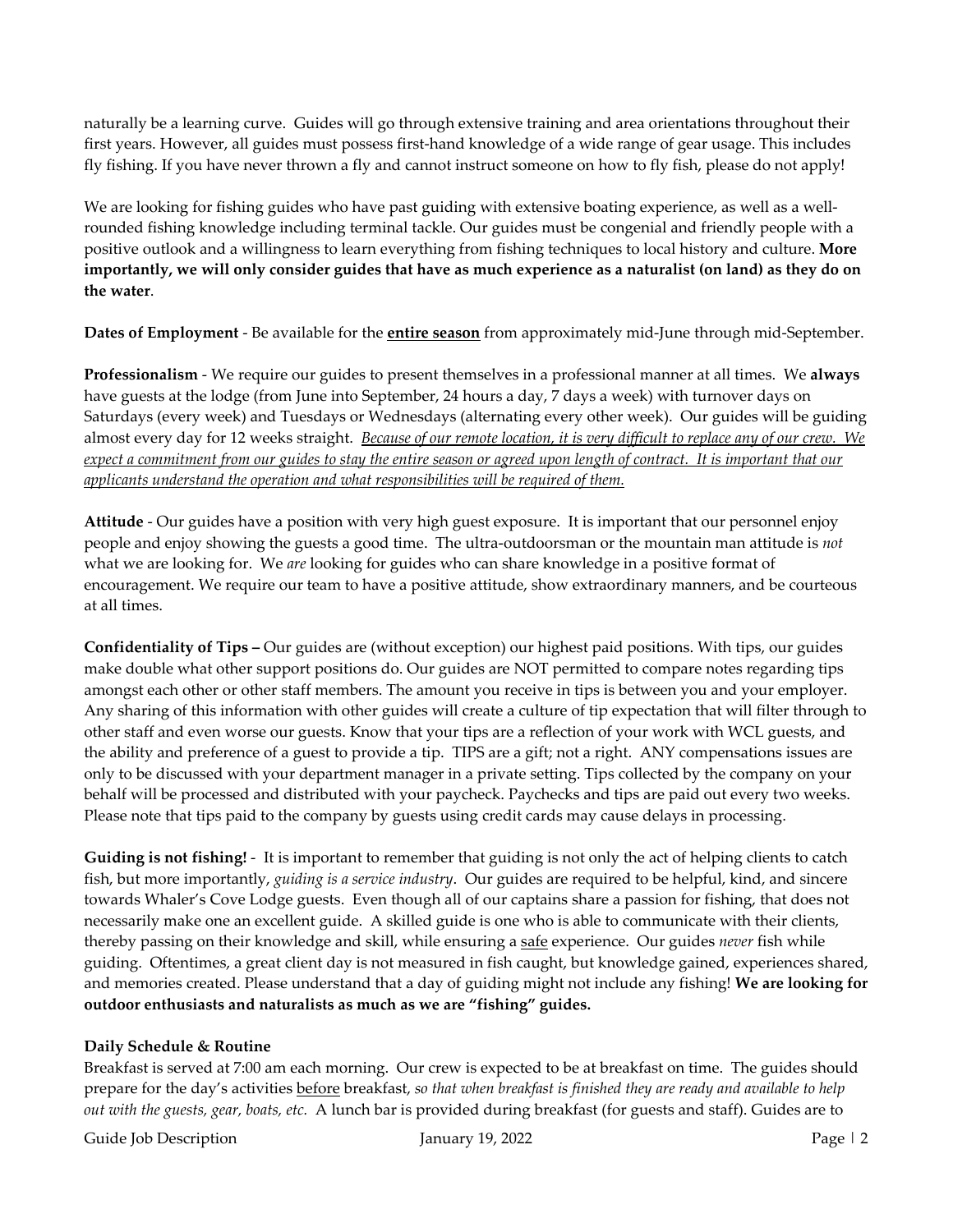make their personal lunches for the day. Additionally, guides are to keep a selection of soft drinks and water aboard their vessels (on ice) for guest use. Each boat is equipped with specific coolers for fish and soft drinks & guests personal beverages. Ice is available on the dock each morning or can be found in the ice machines located on the south end of the main lodge building. Guides are responsible for ensuring that every aspect of their vessel and gear are ready for each day's activity; whether it be salt water fishing, fresh water fishing, wildlife viewing, or eco touring.

Vessels are typically away from our dock by 8:00 am each morning (except turnover days). Newly arriving guests (on turnover days) are typically ready to depart the dock by 8:30 am to 10:30 am.

All guest turnovers happen first thing in the morning with outbound guests leaving on the same aircraft or ferry that the inbound guests arrive on. Whaler's Cove Lodge operates continuously and uninterrupted (24/7) from opening day until the last guests depart.

During the day, our guides are responsible for all aspects of our guest adventure. This includes all safety aspects, guiding for fishing, education of fishing techniques, wildlife viewing, wildlife education, sharing local history and culture, situational awareness of weather conditions, wildlife and equipment, and adhering to state and federal rules and regulations (See **Fishing & Guiding Regulations** below).

All fish retained on board a guided vessel are to be bled immediately upon landing and put on ice. Fish are to be marked for individual guest tracking before being stored in fish coolers. Vessels and equipment are to be kept as clean and slime/blood free as possible throughout the day.

Any and all mechanical issues with vessels are to be reported to the lodge shop (via VHF) immediately upon discovery. This enables the shop staff to prepare for mechanical repairs. All of our vessels are booked every day with few exceptions. It is EXTREMELY important that our guides know their equipment and stay on top of maintenance.

Each guided salt water excursion boat returns to the lodge with guests between 4:30 pm and 5:00 pm. Guided vessels returning from fresh water trips are to be back to the dock by 6:00 pm. (Freshwater trips and eco/photography tours do not impact the fish processing plant to the extent that salt water trips do. Additionally, fresh water trips have more travel time each day and less time on the water (fishing) for guests.)

When boats return to the lodge in the evenings, guests and fish are to be unloaded, fish processing forms completed per guest specifications, vessels are to be thoroughly cleaned (interior and external, including heads), tackle and fishing gear maintenance, boating gear maintenance, vessel maintenance checks are to be performed after each guided day (by captains) so that there are no surprises the next morning. Our mechanical and support staff are willing to work all night if need be to perform necessary repairs to ensure that our fleet is in shape for each days' uses. Our mechanics and related support staff *are not* available early in the morning to handle repairs that should have been known the day or night before.

Dinner is served to the guests and the crew at 7:00 pm and is over usually by 8:30 pm. If circumstances prevent any staff from being able to attend dinner, our chefs and kitchen staff can plate and hold dinner with notice. Live on‐site guides are encouraged to enjoy dinner *with* guests. This adds to our guests experience AND enables guides to participate in the evening presentations. The dinner and evening presentation is the focal point of the day. Awards are given each night to guests who chronicle their experiences with the group and for notable catches. We encourage guides and captains to take turns presenting the guest fish "stories".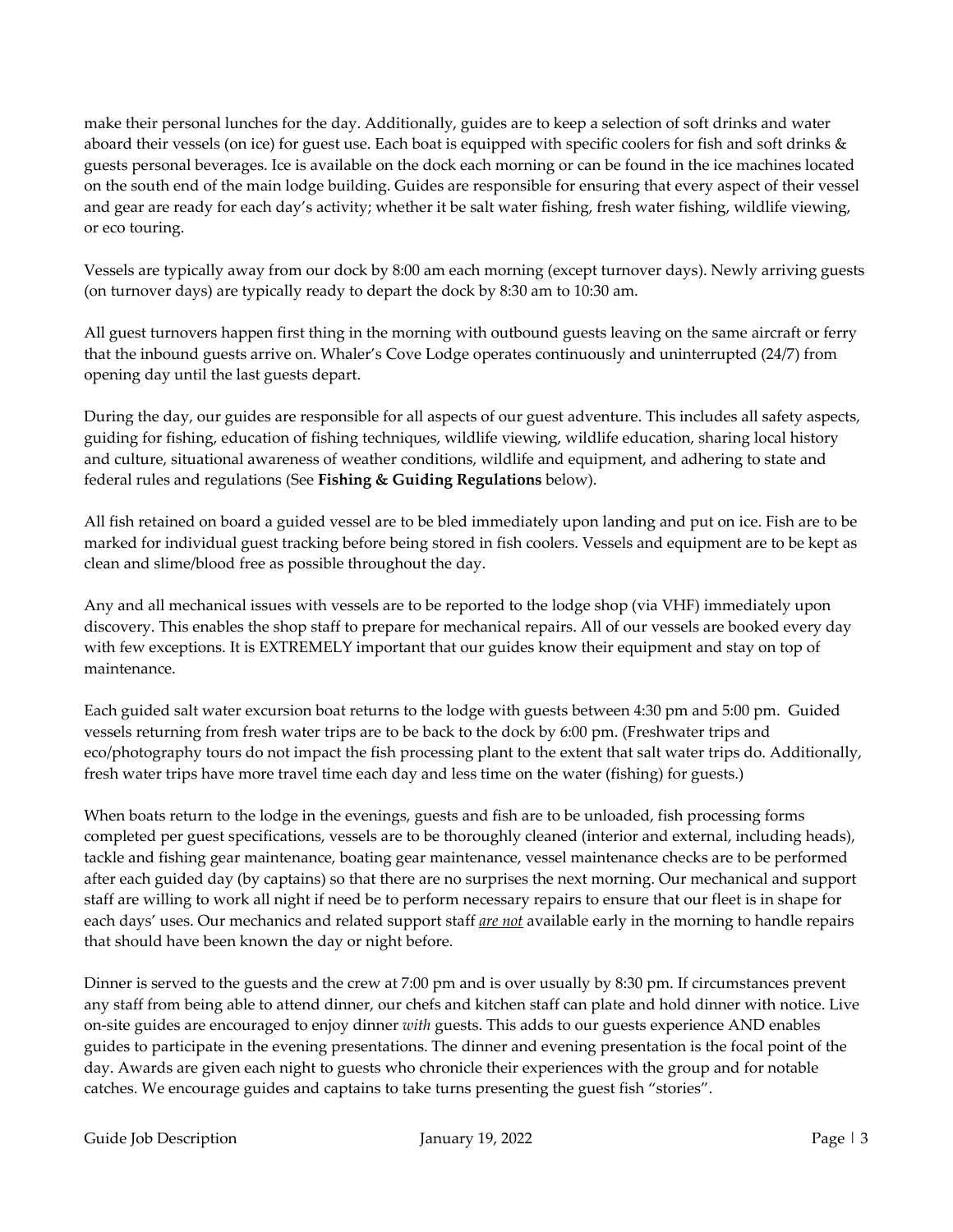Fishing & boat assignments are plotted out for the season by the Guest Services Manager. These are never "etched in stone" and can be changed depending on a guest's needs, equipment availability, mechanical breakdowns, severe weather and a whole range of circumstances. The following days activities and assignments are firmed up each night with the guests around dinner (by Guides working with Guides and Guest Services Manager). Daily activities and boat assignments are posted each night, generally by 8:00 pm in the main lodge and in the fish processing plant on the dock.

**Guide Communication** – Our guides are expected to work as a team to ensure the success of every group at Whaler's Cove Lodge. Daily (even hourly) communication amongst the guides is *critical* and *required*. During each day we expect our guides to be openly sharing information about their catches, and general impressions of fishing, tides & currents, and weather conditions with fellow guides from the Lodge. This is generally done openly over the radio (VHF channel 10). Under no circumstances are guides to be secretive of "fishing holes". Use of cell phones (and texting) or non‐WCL issued radios between a few guides is not allowed. We work as a team and succeed ONLY as a team.

**Guiding of Self‐Guided Guests ‐** Under no circumstance is a guide to give fishing advice to self‐guided anglers while those guests are actively "self-guided". This means you cannot give them waypoints or even talk to them regarding fishing techniques and areas. Per state and federal regulations, this is deemed as a "guiding activity". Furthermore it has been determined that a guide does not need to be aboard a vessel with guests to be officially "guiding" in the eyes of the law. I.E. ‐ A simple tip about halibut fishing in the morning while standing on the dock would make that day a "guided" halibut day and they would have to abide by the one fish per day limit and reverse slot limit as if a guide were aboard. All self‐guided guests are coached to spend time on fully guided trip prior to trying the self‐guided option. The idea is that they learn from a guide while on a fully paid guided trip before venturing out on their own. Whaler's Cove Lodge Guides are encouraged to share information about weather, tides, and any safety or environmental issue with self‐guiders, as per Maritime Etiquette.

**Guide Awareness, Safety & Medical Assistance** – Our guides are our eyes and ears on the water. Guides are expected to keep tabs on other vessels from the lodge, including self‐guided boats. At times our guides act as radio relay stations if a boat is trying to contact the lodge and is out of VHF range. Guided vessels are required to lend assistance to vessels in emergency situations where life or property is in danger, as per Maritime Etiquette.

Guides are responsible for ensuring compliance and maintaining all safety gear onboard their assigned vessels. This includes but is not limited to; emergency signal kits, flotation aids, first aid kits, fire extinguishers, and radios, while ensuring operation prior to leaving the dock. Operating in the Alaskan environment is inherently dangerous and our guides are required to be aware and responsive to any potentially dangerous situation that may arise.

If a situation arises that requires medical attention, guides are to contact the lodge immediately and render any assistance possible. In addition to all Guides having First/Air CPR certifications and are first responders and the community of Angoon has a medical clinic with emergency staff available. Regional scheduled sea plane service or charters may be available to transport patients to adequate medical care facilities in Juneau or Sitka (this is a minimum 40 minute transport after take‐off). In addition the U.S.C.G. Air Station in Sitka has the capability to medevac serious injuries, with a minimum response time of 45 minutes. In any case, the lodge management is to be contacted immediately to ensure a coordinated and timely response.

**Guide Meetings –** Whaler's Cove Lodge facilitates a weekly guide meeting each week. The time and place of these meetings is established at the beginning of the season. Guides are required to attend these meetings. Topics of the meetings vary depending on the week. Generally each meeting will cover: the coming weeks guest needs;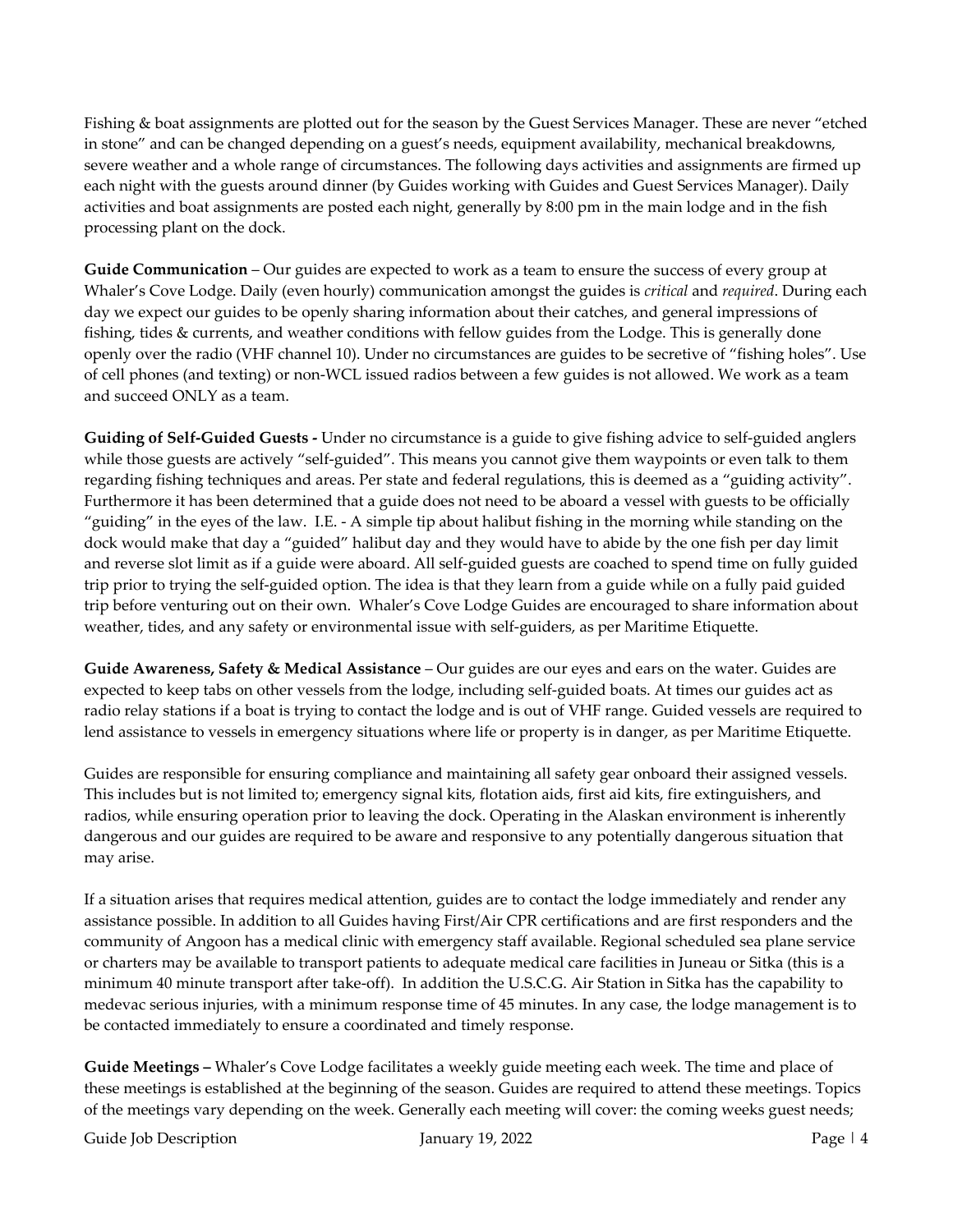guest numbers per boat and guest preferences communicated at time of booking; fishing techniques or tackle patterns; fish handling; fish release techniques; upcoming tides and ideas for fishing the coming week; fishing areas; weather expectations; local hazards to navigation; whale sightings and feeding areas to be aware of; current guest issues; recap of the prior week fishing; emergency orders as issued by the Alaska Department of Fish & Game; and any changes of fishing or guiding regulations. Most importantly the guide meeting is a round table discussion where ideas can be fielded to enhance our guest's experiences. The guide meeting is not the venue for personnel issues or gripes. It is intended to be a productive and positive meeting to ensure communication amongst the guide group and lodge management.

**Fishing & Guiding Regulations** ‐ The guides are responsible for ensuring that all fishing and guiding regulations are adhered to without exception. Whaler's Cove Lodge will not pay any fine associated with a guide not adhering to the various established rules and regulations regarding fishing AND guiding. **To be clear***; guides are* responsible for paying fines and possible court fees if any violations are cited against themselves or guests onboard at any *time of the day.* Our guests may or may not know the rules and justifiably rely on our *experts (guides)* to know the rules. Under no circumstance will a guide or deck hand fish or retain a personal limit while guiding guests. It is the guide's responsibility to stay current with yearly regulations and emergency orders regarding any and all aspects of guiding in Alaska. All required documentation is to be maintained and be immediately accessible for management or law enforcement inspection.

**Equipment ‐** We operate numerous vessels from 12' to 38'. This includes diesel powered salt water guide boats, 13'‐18', 22'‐24' & 26'‐32' aluminum outboard powered boats, outboard powered prop and jet skiffs, Cat‐Rafts for fresh water floats, kayaks, and canoes. Our guides will be operating a boat every day. Knowledge of paddle‐ sports (rafts & kayaks) is required. *Boating safety, awareness, and handling is an every‐minute of every‐day responsibility.*

Guides are responsible for maintaining all gear assigned to their vessel. This includes all safety equipment (emergency signal kits, floatation aids, first aid kits, etc.), rinsing the rods & reels daily (fresh water), rinsing & cleaning of gear, ensuring guest gear is returned to appropriate locations, weekly lubrication of reels, line replacement and tackle rigging. All boat, fishing equipment, and guest gear is supplied by Whaler's Cove Lodge.

Guides are responsible for supplying all personal gear: waders, boots, rain gear, gloves, knives, multi-tools, personal first aid kit, etc.

# **Vessel & Gear Cleaning**

# Whaler's Cove Lodge takes cleanliness of its kitchen, guest housing, public spaces, staff rooms and all vessels *extremely seriously.*

Guides are responsible for the cleanliness of the vessels. Complete scrub downs of vessel are required daily (at end of day, not at the beginning!) Bait is to be kept in sealed containers (salted) or frozen for next days use. The bait bucket left on the boat will result in a cleaning and cleaning fee to be assessed.

Vessel interiors are always to be kept clean and free of odors. Vessel heads are to be cleaned and sanitized at the end each day of vessel use.

Spot inspections by company management happen on every vessel. If cleaning deficiencies are found, then the employee shall clean the vessel to standards or will be charged back a cleaning fee to cover another company employee having to do your job for you.

Guide Job Description Figure 1.5 January 19, 2022 Figure 1.5 Page | 5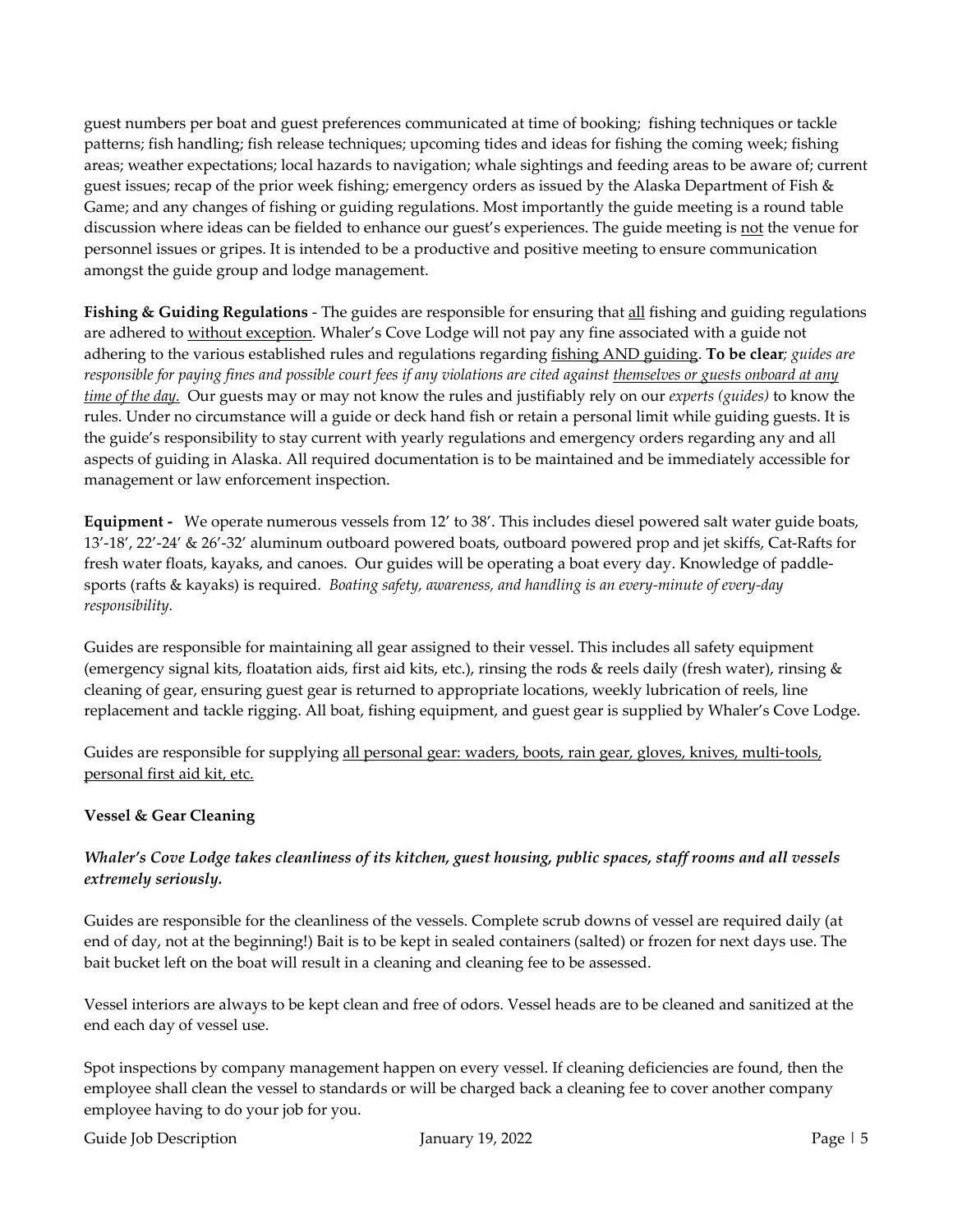Guest complaints of vessel cleanliness shall result in cleaning fees to be assessed for every day the clients were onboard. These fees are more extensive as a more thorough cleaning then happens by another employee and the guests are refunded on a daily basis for our inability to meet their expectations.

All gear is to be kept clean and salt free. All reels are to be rinsed in fresh water daily (rinse tub provided on dock).

Cleaning Fees are established each year based on costs and are included in the job offer.

#### **Job Requirements**

Guides are required to have an applicable **U.S. Coast Guard Merchant Mariner Credential.** A U.S. Coast Guard Operator of Uninspected Passenger Vessels (OUPV) License is a **minimum requirement.**

Guides are required to have a current American Red Cross (or equivalent**) First Aid** and **CPR** card.

Guides are required to have a current **Transportation Workers Identification Card** (TWIC), or have had one in the past (OUPV reduced requirement)

Guides must purchase a State of **Alaska Sport Fishing License** with King Salmon stamp **prior to April 1, 2022**

Guides must purchase a State of **Alaska Guides License prior to April 1, 2022**

Guides must have good communication skills, sound work ethics, be service oriented, self‐motivated, and make every effort to work with the entire team of Whaler's Cove Lodge.

Guides are required to sign a **Media Release** form for all forms of media including but not limited to: photography, videography, and audio recordings for internet use, print media, radio, or television show. The Media Release form is provided by Whaler's Cove Lodge at time of hiring.

Guides must be healthy, physically fit, maintain a clean appearance, **drug‐free** (pre‐employment drug testing and random seasonal drug testing is required by U.S.C.G. regulations), and preferably be a **non‐smoker**. Alcohol is not permitted to be consumed prior to or while working. Guides will be required to complete a health questionnaire upon hiring and during an exit interview.

The ability to lift 50 lbs. and be free of any mobility limitations is required to perform the duties of this job.

Guides must possess a well-rounded knowledge of fresh water fishing techniques; both fly and spin cast fishing.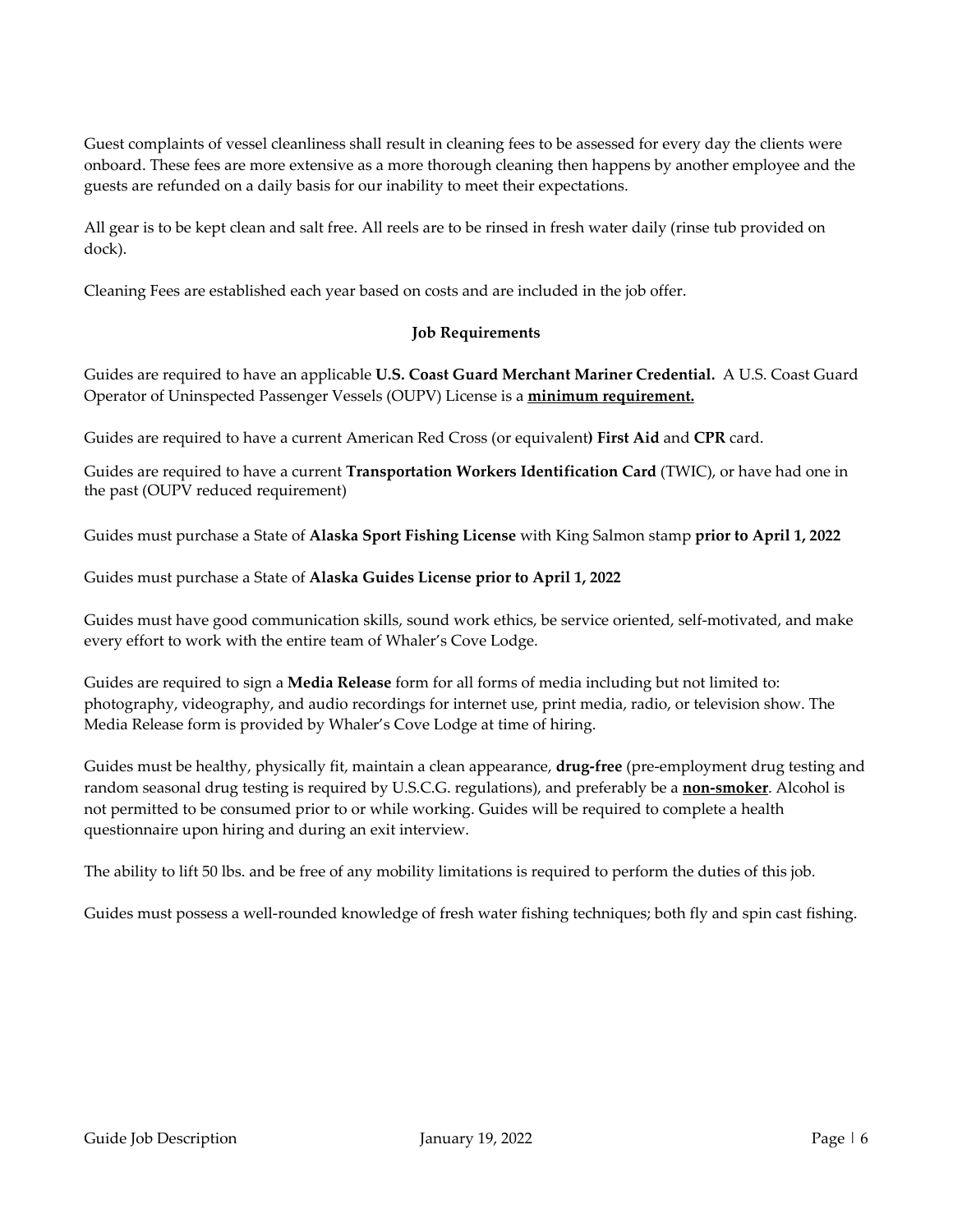Guides must be outdoor and nature enthusiasts. If all of your past guiding has been on the deck of a charter boat, please do not apply.

Guides must have a working knowledge of professional boat handing and awareness in near coastal waters (up to 100 miles offshore)

Employees of Whaler's Cove Lodge are to abide by the most current version of the Employee Handbook (provided at time of hiring). The duties and policies described in this job description are in addition to, and an integral part of, the employee policies set forth in the Employee Handbook.

### **Required Experience**

Alaskan guiding experience is preferred with a sound working knowledge of vessels (both salt and fresh water), minor mechanical maintenance, vessel and guest safety equipment maintenance, vessel electronics (GPS, fishfinder, VHF, Radar), firearm familiarity and safety, fishing, fishing terminal tackle, angling methods, techniques and skills. Salt water fishing (salmon and bottom fishing), fresh water fly fishing or spin fishing knowledge is required.

We require the following minimum experience:

- Fly fishing 5 to 10 years
- Salt water fishing in Alaskan waters 5 years
- Outdoor guiding (not boat based) 2 to 5 years

#### **Compensation**

#### **Starting Salary:** DOE

**Tips:** Our guests stay for 3 to 10 days, and may tip their captains directly or specify tip allocation at checkout. Captains are not included in the general staff tip pool. A quality captain, guide and fisherman could expect \$50 to \$100+ per day in tips (or more if you provide amazing experiences to our clients!).

**Transportation:** Transportation is provided from Juneau, to Whaler's Cove Lodge and back to Juneau upon a successful (complete) season. Guides must arrange and pay for travel to/from Juneau to/from their home.

**Room & Board:** Provided by Whaler's Cove Lodge.

**Accommodations:** While at the lodge, the guides/crew will be housed in private rooms with shared bath facilities. Self-service laundry facilities (including detergent) are provided for the crew along with bedding and towels.

**Meals:** Our staff enjoys hearty meals served in the dining room. Lunches are self‐packed in the morning before the day's outing. Some of our guides will be asked to dine in the main dining room with the guests a night or two each week.

**Personal Items:** Other than getting to Juneau, Alaska, your only living expenses while at the lodge will be personal items: i.e. toiletries, medicines, etc. You are responsible for providing your own professional foul weather gear, etc.